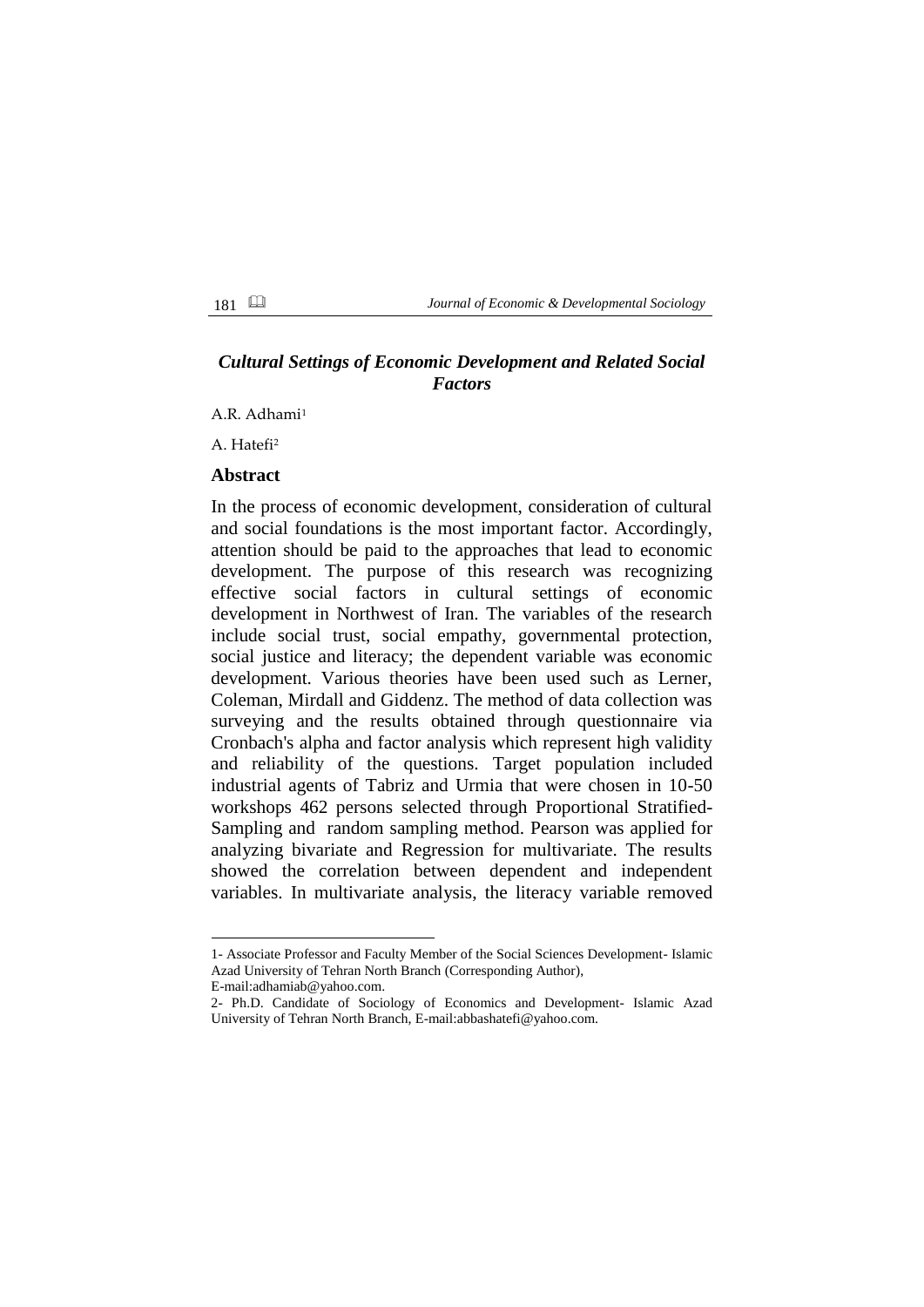for its weak effect on dependent variable and trust variable selected as the most effective on dependent variable. In other words mutual social trust among industrial agents was the most effective social factor in cultural setting of economic development.

**Keywords:** Development, Economic development, Social development, Cultural development.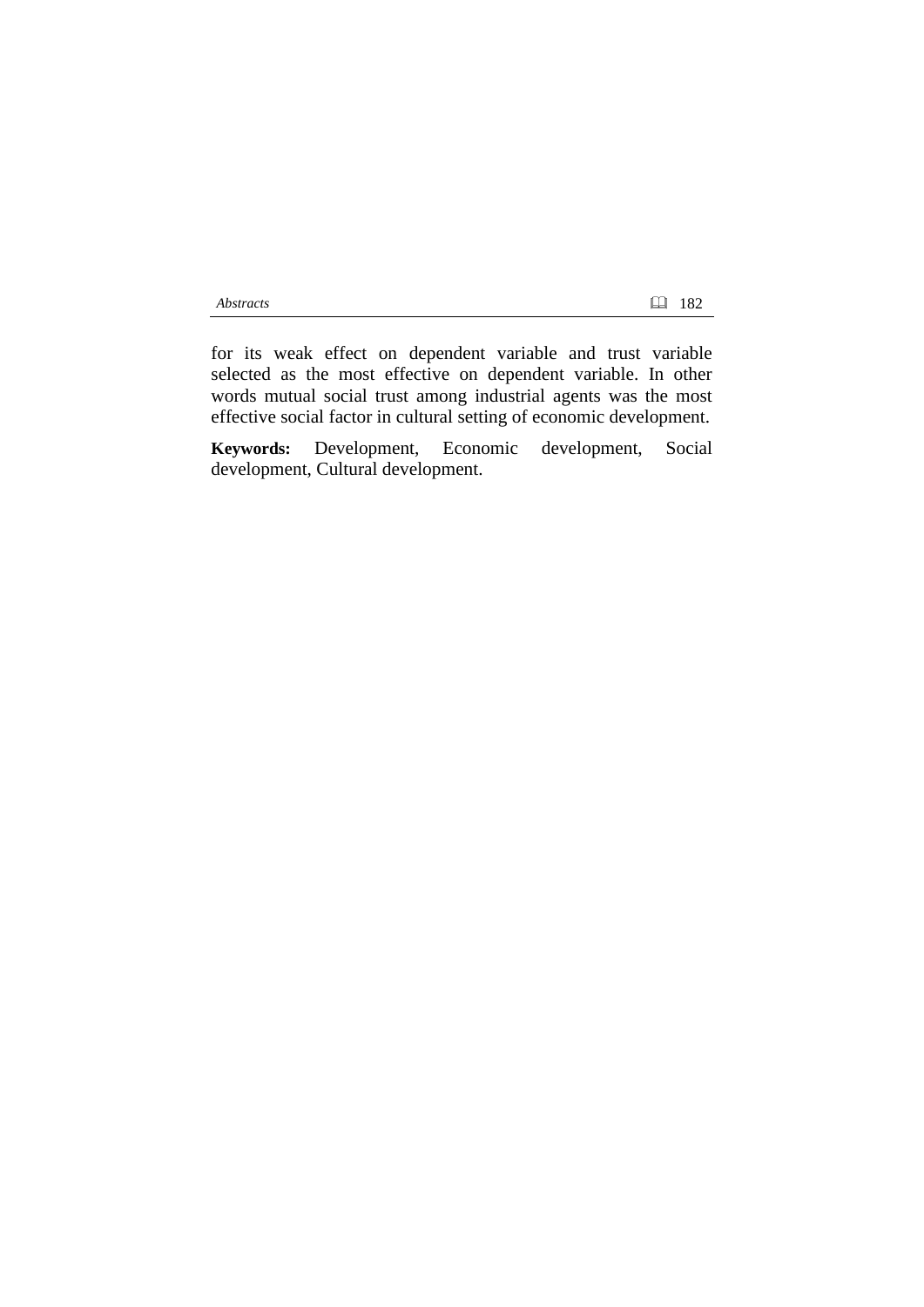# *The Study of the Effect of House Price on Fertility Rate in Rural Area's of Iran*

H. Panahi*<sup>1</sup>* T. Aghayari Hir<sup>2</sup> S. A. Aleemran<sup>3</sup>

### **Abstract**

The population and its issues are one of the multidimensional and complex issues of human societies, Fertility is one of the important dimensions of the population movement which all countries apply incentive or control policies according to their demographic, social and economic conditions. But then, the important issue that has recently been focused by researchers is the issue of house price and its effect on fertility decisions of family. Therefore, the objective of this research is to study of the effect of house price on fertility rate in rural area's of Iran during the first quarter of 1996 to fourth quarter of 2015 by using Johansen-Juselius cointegration method. The results indicate that, house price has a significant negative impact on fertility rate in rural area's of Iran. Given that the majority of rural people's livelihoods are through farming and animal husbandry, parents in rural areas need more children to help them in these activities. Accordingly, it is suggested that economic policymakers, with proper control of supply and demand factors, would reduce housing prices in rural areas, and

1

<sup>1-</sup> Associate Professor, Department of Economics, Faculty of Economics, Management and Business, University of Tabriz, Tabriz, Iran (Corresponding Author),

Email[:panahi@tabrizu.ac.ir.](mailto:panahi@tabrizu.ac.ir)

<sup>2-</sup> Asistant Professor, Department of Social Science, Faculty of Law & Social Sciences, University of Tabriz, Tabriz, Iran, Email[:t.aghayari@tabrizu.ac.ir.](mailto:t.aghayari@tabrizu.ac.ir)

<sup>3-</sup> Ph.D. Candidate in Economics, Department of Economics, Faculty of Economics, Management and Business, University of Tabriz, Tabriz, Iran,

Email[:s.a.aleemran@tabrizu.ac.ir.](mailto:s.a.aleemran@tabrizu.ac.ir)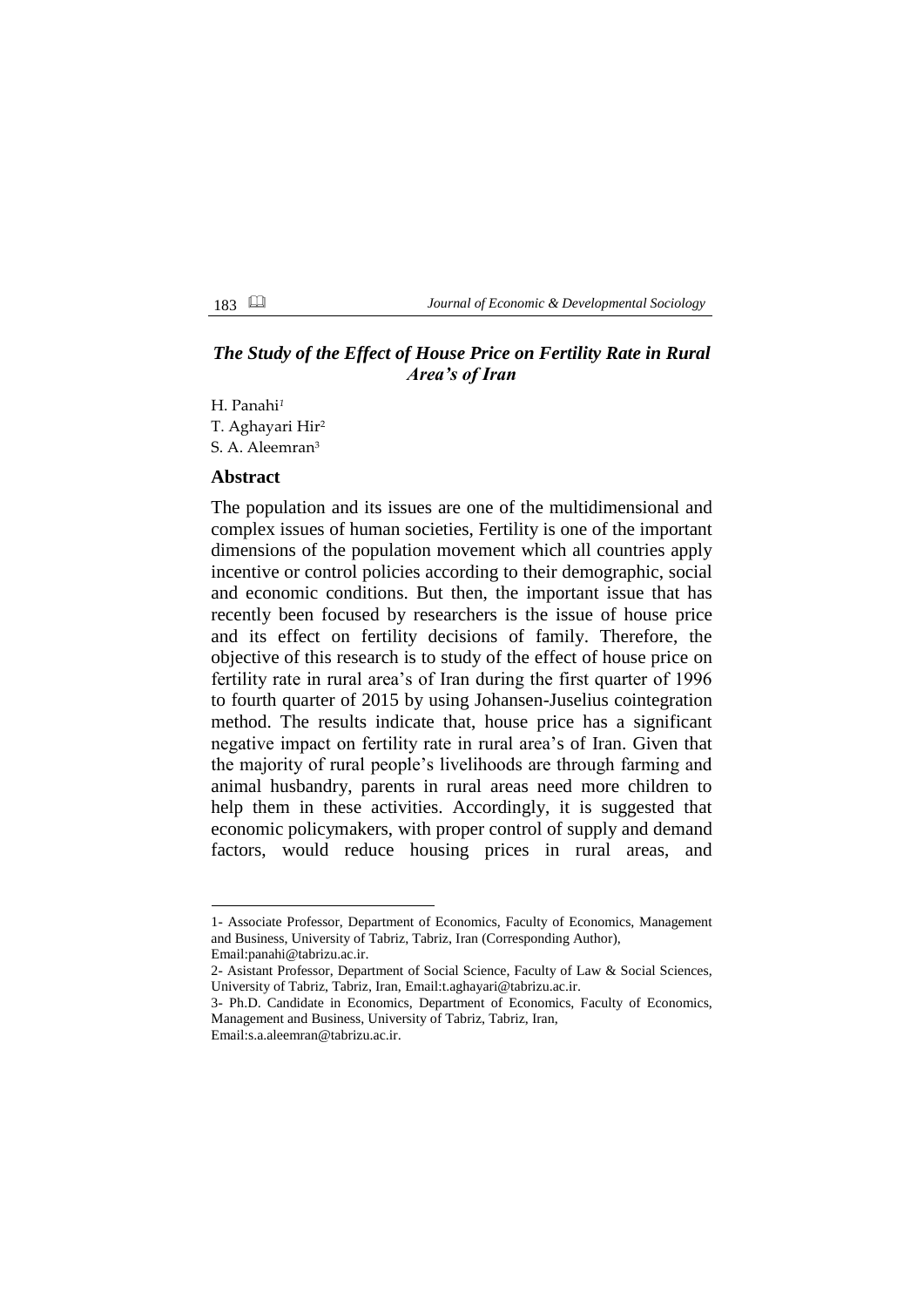subsequently increase fertility in these areas in order to promote agricultural and husbandry activities and increase products.

**Keywords:** Rural Total Fertility Rate, Rural House Price, Johansen-Juselius Method.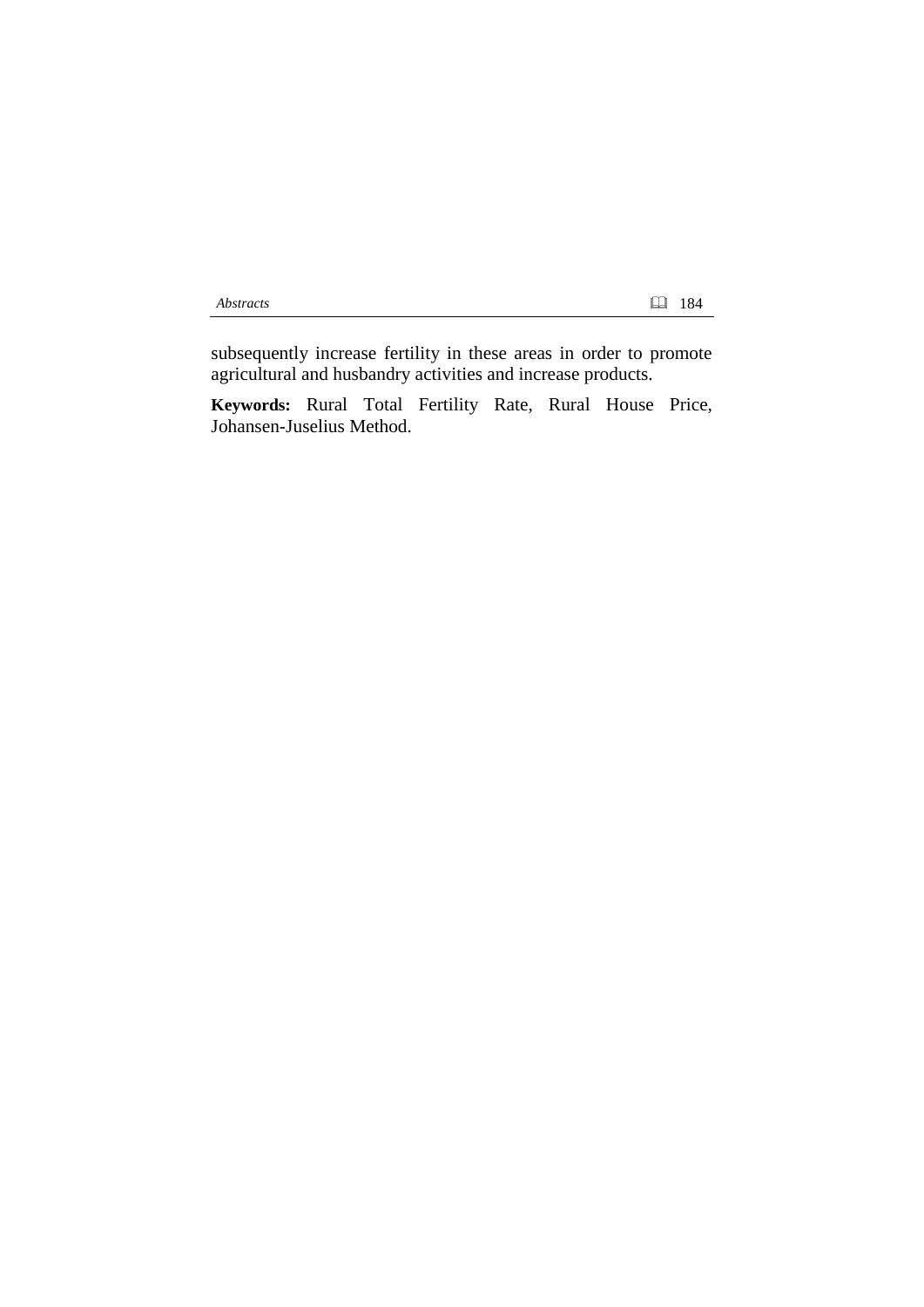# *A Survey on the Relationship between Parenting Styles and Youth Entrepreneurial Personality (Case Study of Tehran)*

M. Jalali<sup>1</sup>

## **Abstract**

1

The family is the basic structure of childerens socialization. Personality shaping is depend to how person to train in family. Power structure types in family are effective in childrens different manner in social life. In fact, family is first factor of persons socialization. This research, with the aim of evaluating the parenting styles on entrepreneurial personality of Tehranian youth, has been done. To this end, survey and questionnaire have been used. According to the target population of study, 385 Tehranian youth were selected a sample size. Entrepreneurial personality included 6 dimensions namely: creativity, internal locus of control, risk taking, drive to achieve, tolerance for ambiguity and drive to independence. Also parenting style are Autoritarian Parenting, Democratic parenting and Permissive Parenting. The results show that there is a significant relationship between independent variable of parenting style and variable entrepreneurial personality youth and there are special relation between each parenting styles and entrepreneurship personality.

**Keywords**: Entrepreneurial Personality; Parenting styles; Autoritarian Parenting; Democratic parenting; Permissive Parenting.

<sup>1-</sup> Ph.D. candidate of Sociology of Social Issues, Shahid Beheshti University of Tehran, Iran, Email: mahdi\_jalali\_aze@yahoo.com.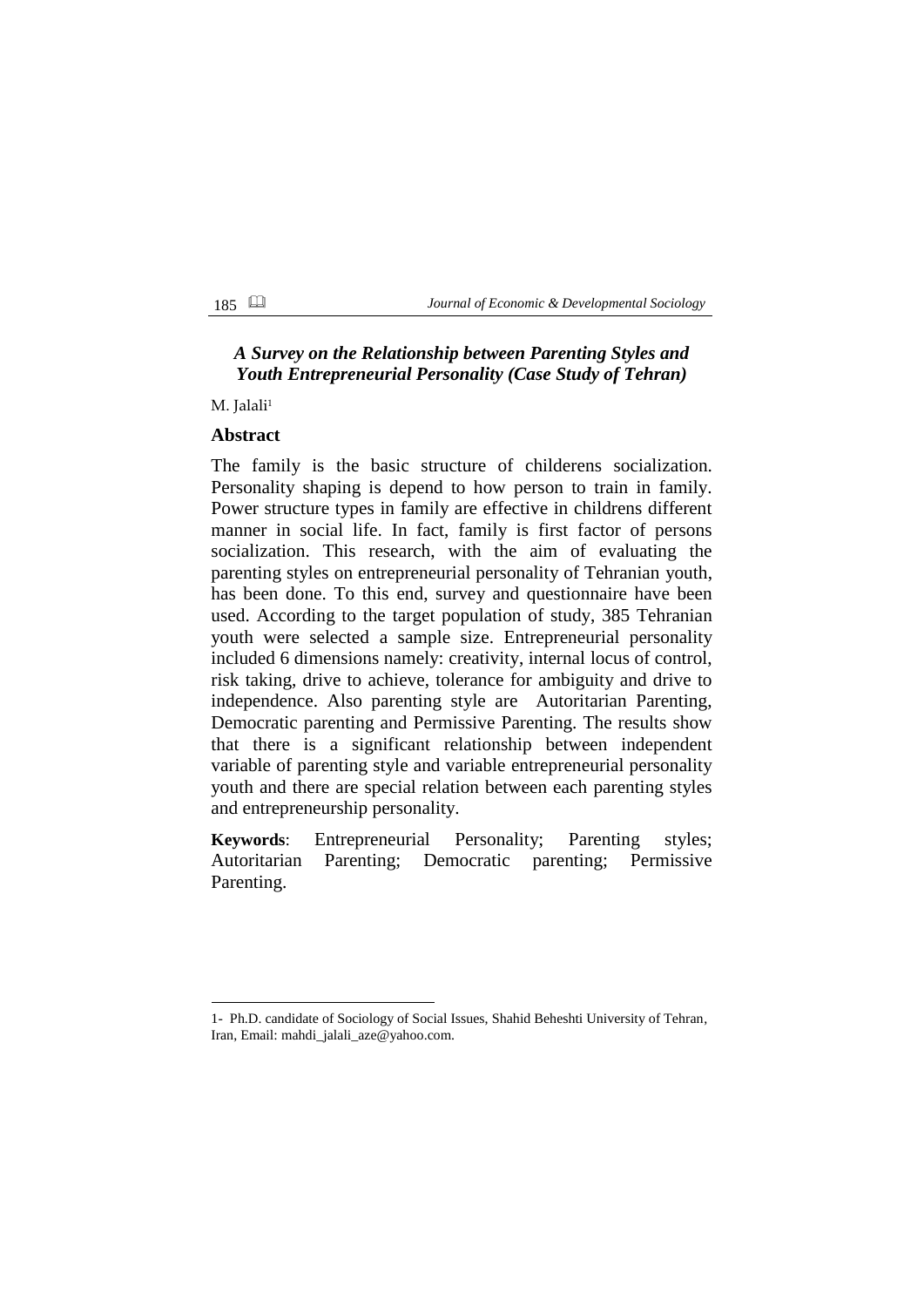# *A Systematic Review of Tax Culture Studies and its effective Factors in Iran*

M. Heydari<sup>1</sup> V. Ghassemi<sup>2</sup> M. Renani<sup>3</sup> M.T. Iman<sup>4</sup>

## **Abstract**

In the modern world, tax culture is one of the most important components of tax and taxation. Therefore, tax efficiency could not be possible without consideration and strengthening of tax culture by economic policy makers and tax systems. This study is a systematic review of fourteen studies on tax culture and related factors to it in Iran. The research findings express that methodologically, dominant approach in these studies is quantitative methodology or in the other words, hypotheticdeductive approach. In the tax culture studies the population consists of taxpayers, tax auditors and tax experts. In this research, the measurement of tax culture is based on subjective dimensions (tax attitude), objective dimensions (action and tax behavior) and combination of these two dimensions. The related factors of tax culture in the previous studies can be divided into institutional (structural) factors and the factors associated with agent (agency).

1

*Abstracts* 186

<sup>1-</sup>Ph.D. candidate of sociology of economics and development, Faculty Human Sciences, University of Isfahan, Iran.

<sup>2-</sup>Associate Professor, Department of Social Sciences, Faculty of Literature and Human Sciences, University of Isfahan, Iran. (Corresponding Author)

Email: v.ghasemi@1tr.ui.ac.ir.

<sup>3-</sup>Professor of Economics, Faculty of Economics, University of Isfahan, Iran, Email: renani@ase.ui.ac.ir.

<sup>4-</sup>Professor of Sociology, Faculty of Social Sciences, Shiraz University, Iran, Email:  $iman@shirazu.ac.in$ .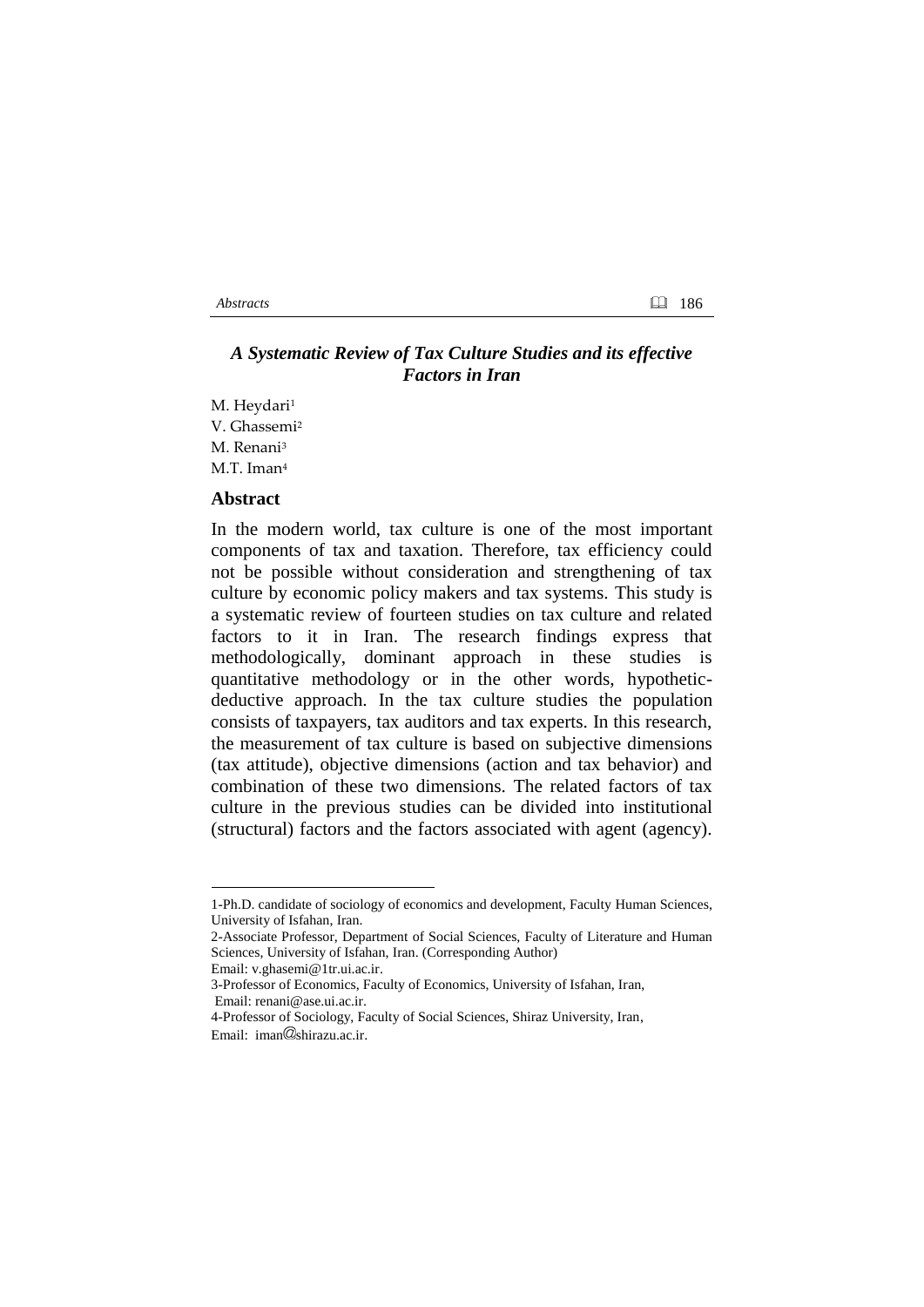These factors can be categorized into outside and inside of tax sphere and also deterrent and protective factors.

**Keywords:** Tax, Tax Culture, Iran, Systematic Review.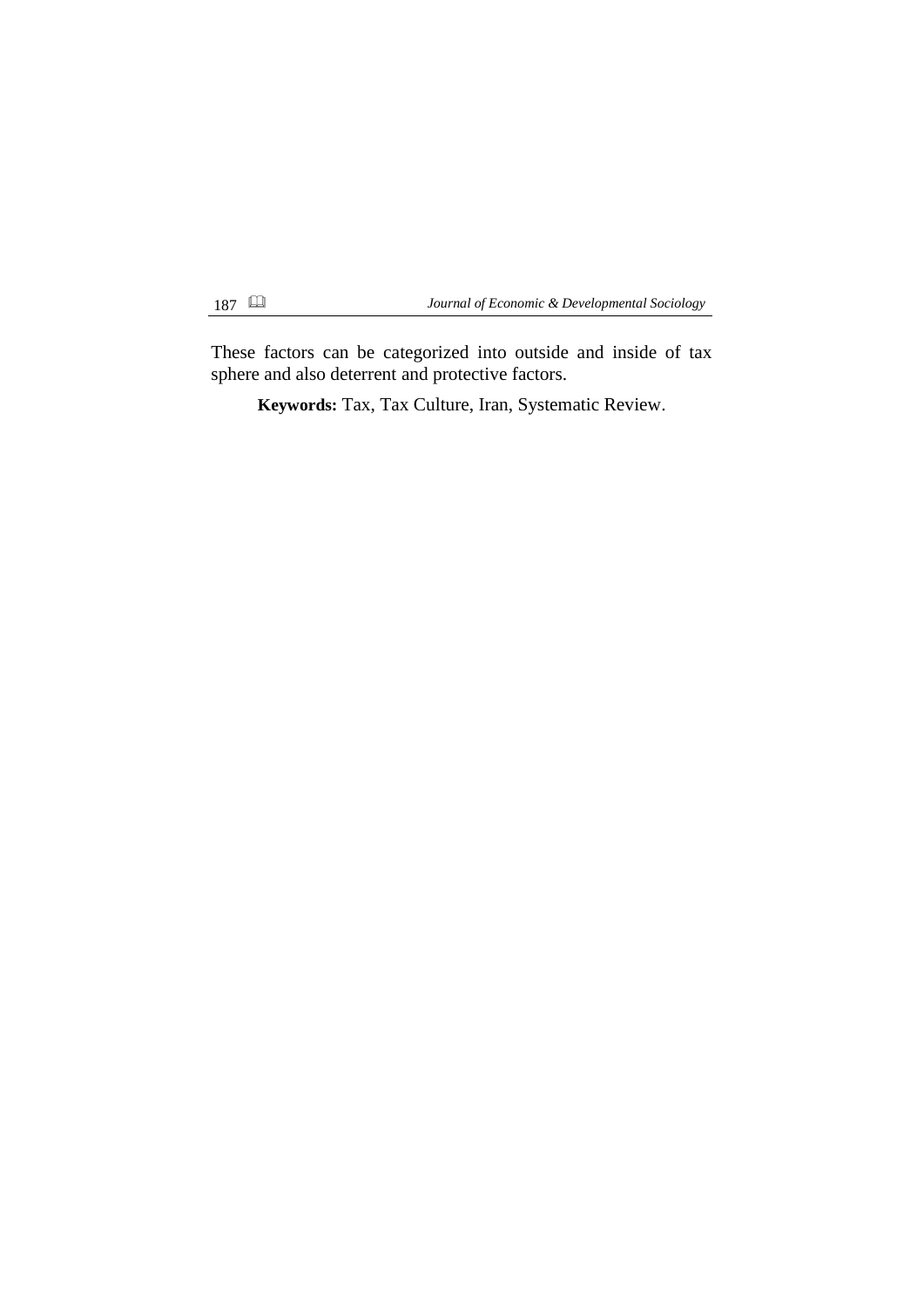# *The Study of the Relationship between Organizational Social Capital and Work Ethics (Normative, Social Norms)*

# *Case study: Employees of the Ministry of Science, Research and Technology*

A. Kamali<sup>1</sup> M. Mousavi Khamaneh<sup>2</sup> R. Azimi Segin Sara<sup>3</sup>

### **Abstract**

The purpose of this paper is the expansion of humane and Islamic values, this requires employees with high work ethics and high social standards, Also concentration is on relationship between organizational social capital and its three dimensional, structural and cognitive dimensions with the ethics of work in two dimensions of ethical norms and social norms. The research method is survey and its target population was 800 employees of the Ministry of Science. The sample size was estimated 154 by Cochran formula, selected by stratified sampling method in 1394. The Extracted data from this sample was analyzed using SPSS software and Pearson correlation test, regression analysis and path analysis. The findings show that the average work ethic in this study was 8.72 out of .10 The results of regression show that social and cognitive social capital has a significant effect on work ethics, and in general, organizational social capital. 22% of the changes in work ethics has determined.

[Email:m.mousavi@alzahra.ac.ir.](mailto:m.mousavi@alzahra.ac.ir)

1

<sup>1-</sup> Assistant Professor, Sociology Department, Al-Zahra University, Iran, Email: afsane\_kamali@yahoo.com.

<sup>2-</sup> Assistant Professor, Sociology Department, Al-Zahra University, Iran,

<sup>3-</sup> Graduate Master of Social Sciences Research, Sociology Department, Al-Zahra University, Iran, (Corresponding Author), Email:azimirog@yahoo.com .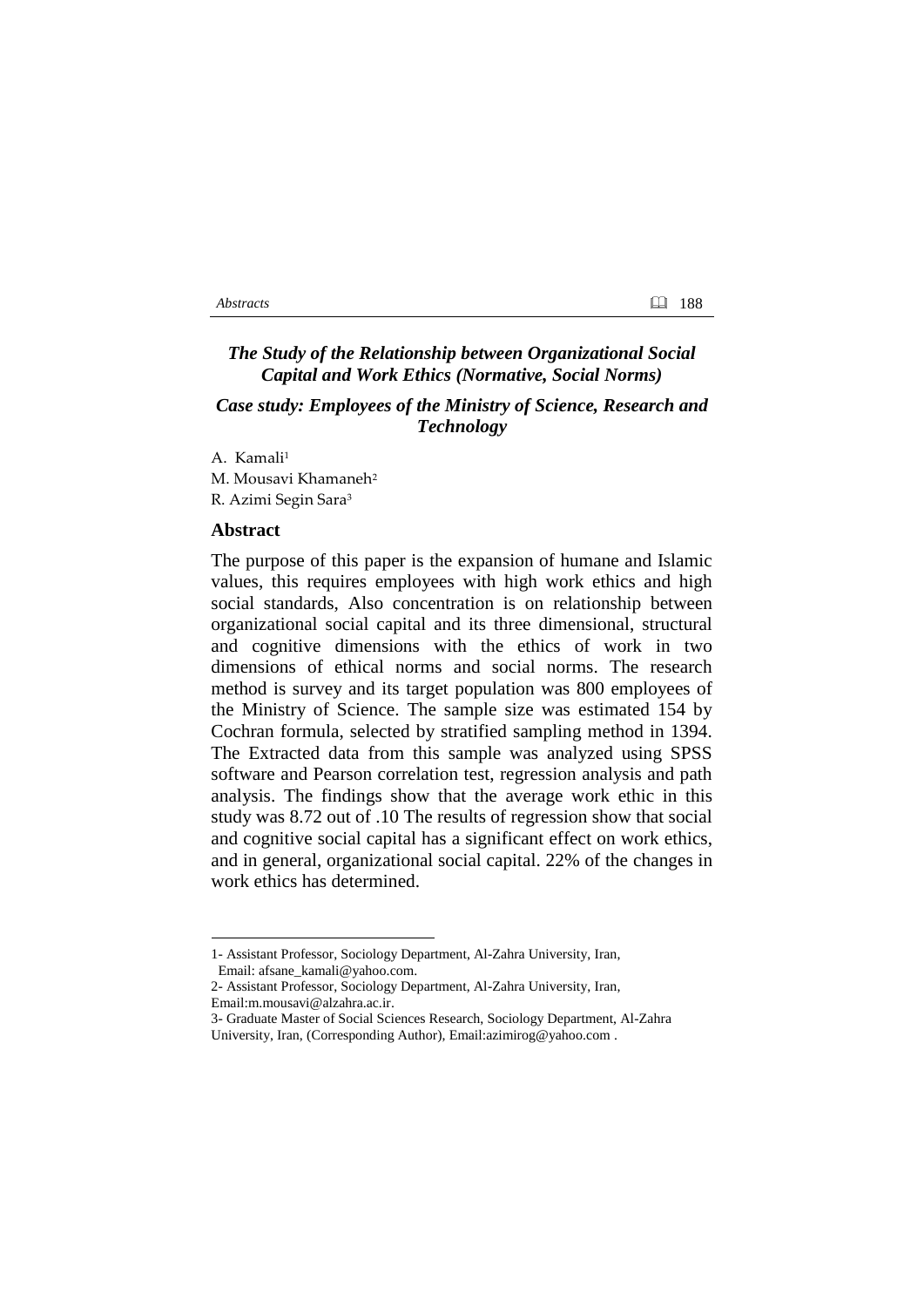**Keywords:** Social capital, Relationship, Social capital, Social capital structure, Work ethic (normative, social norm).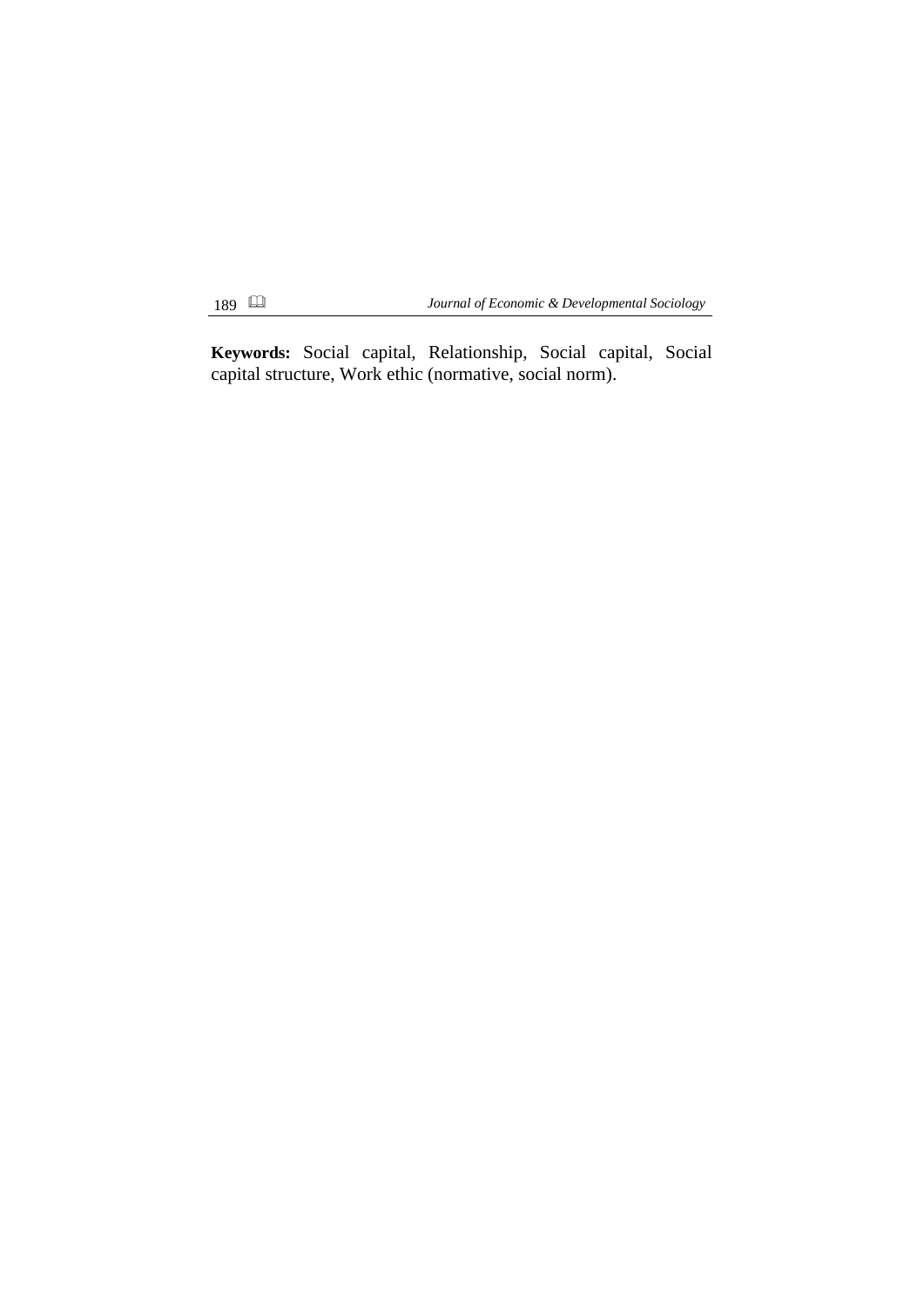## *Justice Discursive Change in Iran: A Case Study of Ahmadinajad and Rouhani Governments*

F. Goreyshi<sup>1</sup> M.B. Alizadeh Aghdam<sup>2</sup> R. Zayer Kabea<sup>3</sup>

### **Abstract**

1

The subject of this research is the extraction of the elements of the discourse of justice in Ahmadinejad and Rouhani, based on the discourse analysis by Laclau and Mouffe (1985), as well as the study of the dimensions of justice in the three dimensions of economic, social-cultural and political affairs in the abovementioned governments. The basis of the review and analysis of discourse in this study is presidential speeches, the main regulatory bills of the two governments, including bills of five-year development plans, official government reports and executive actions of the governments under review. According to studies, "supporting the lower masses" is the nodal point of Mahmoud Ahmadinejad's government discourse and "moderation and development" as the nodal point of the government's discourse, Hassan Rouhani. These two discourses are from a higher perspective as two different scores or readings different from the discourse of the Islamic Revolution of Iran. According to the general critique of the government's thinking and hope in the presidential election of 2013, this issue can be regarded as an

<sup>1-</sup> Professor of International Relations, Faculty of Law and Political Science, University of Tehran, (Corresponding Author), Email: ghoraishi583@ut.ac.ir.

<sup>2-</sup> Associate Professor of Social Sciences, Faculty of Law and Social Sciences, Tabriz University, Iran, Email: m\_alizadeh@tabrizu.ac.ir.

<sup>3-</sup> Ph.D. candidate of sociology of economics and development, Faculty of Law and Social Sciences of Tabriz University, (Corresponding Author), Email: rahimzayer@yahoo.com.